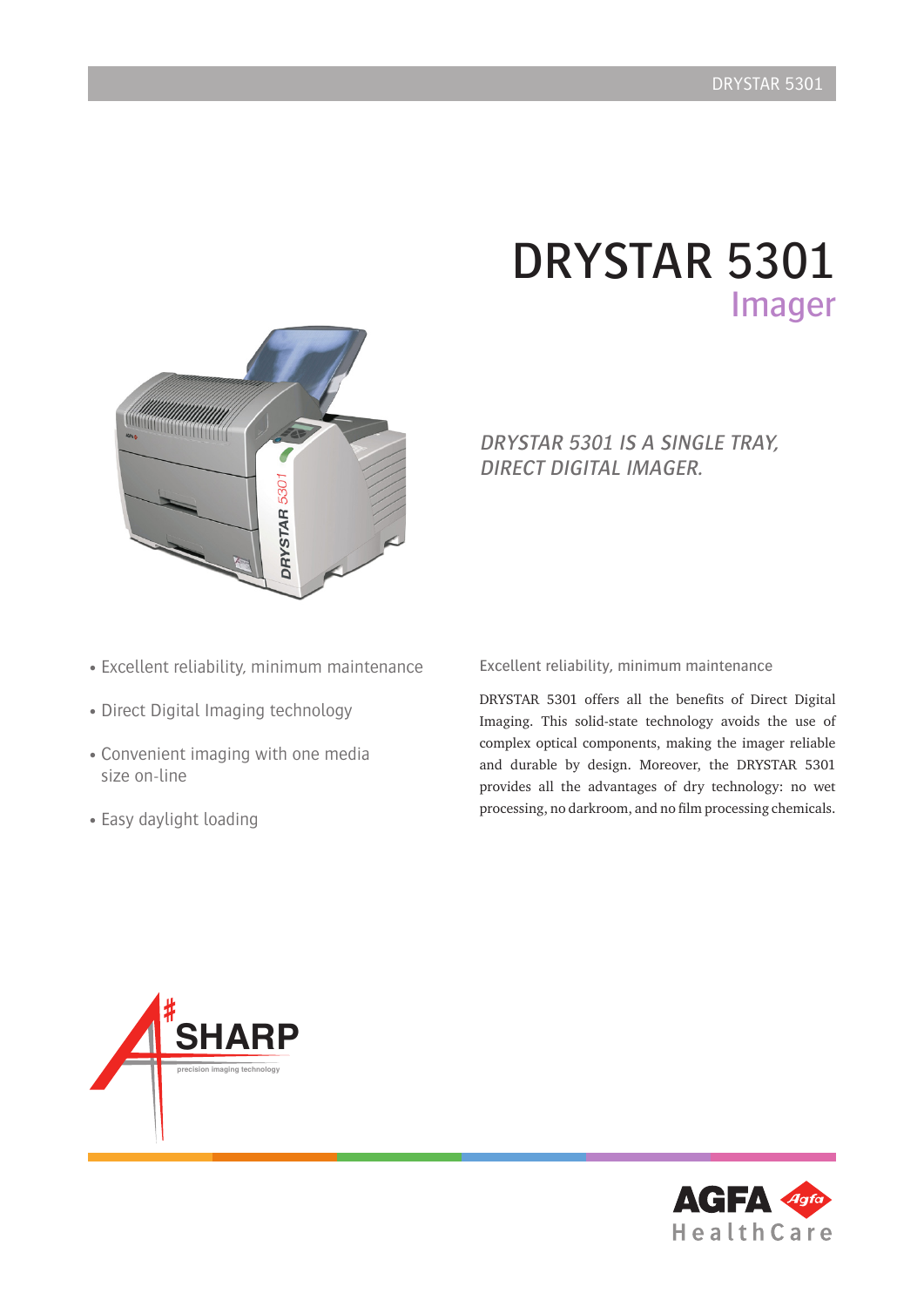# DRYSTAR 5301 Imager



Easy connectivity for optimal flexibility

DRYSTAR 5301 is a DICOM-native imager, which makes network connectivity easy.

#### One media size on-line

Despite its compact size, DRYSTAR 5301 features one media size on-line, with 5 media sizes available. With its ultra-short access time for the first film and its throughput of 75 sheets per hour (14 x 17 inch), DRYSTAR 5301 offers fast access to your films for diagnosis.

#### Next-to-application imaging

The unit's small footprint means that convenient next-to-application installation is possible in even the most space-restricted environments. DRYSTAR 5301's freedom of placement, combined with its low investment and running costs, make it the perfect match for many modalities.

#### A total, one-stop imaging solution

Through its intelligent matching of Direct Digital Imaging technology, media and imager, DRYSTAR 5301 is designed to stand at the heart of Agfa HealthCare's integrated solutions. Combined with leading-edge DRYSTAR DT2 media, diagnostic quality greyscale hardcopies of a higher standard are delivered time after time. Because it is heat-sensitive rather than light-sensitive, DT2 brings the added convenience of daylight loading.

#### Enhancing imaging quality

As part of our continual drive to provide you with perfect image quality, our award winning Direct Digital Imaging (DDI) technology has been enhanced to include A#Sharp technology. This technology intensifies imaging capability, enabling DDI to provide sharper image quality across all applications.

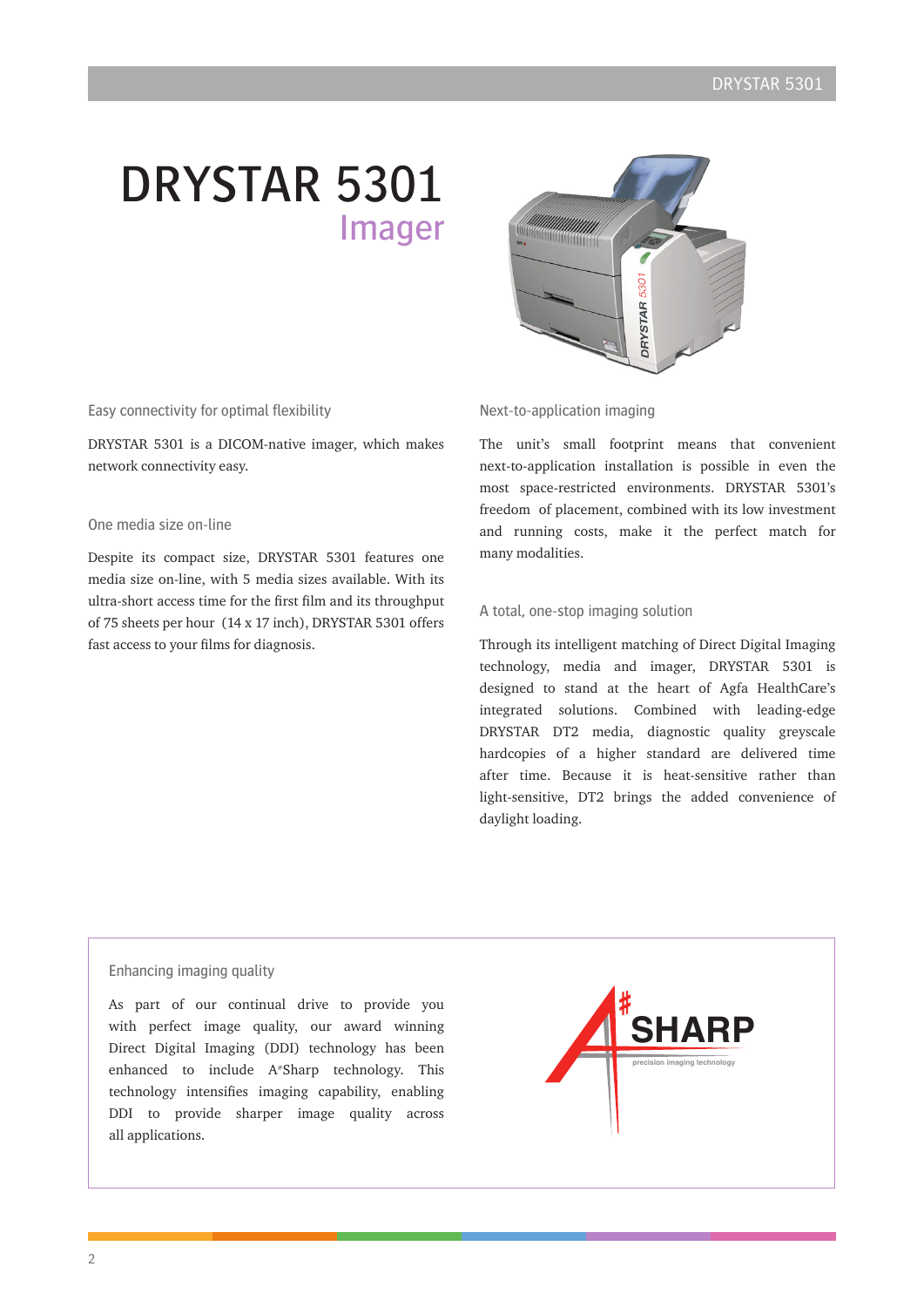### technical **CULTIFICATIONS**

#### GENERAL

#### **Dimensions (W x D x H)**

72,8 x 71,5 x 53,6 cm  $(H = 67, 6$  cm with output tray) (28,7 x 28,1 x 21,1 inch  $(H = 26.6$  inch with output tray))

#### **Weight (without film)**

77 kg (170 lbs)

#### **Power requirements**

• Auto ranging 100 - 240 V: 50/60 Hz

#### **Power consumption**

- Printing: 250 Watt
- Peak: 530 Watt
- Standby: 70 Watt

#### **Capacity of supply tray**

• 100 sheets per supply tray

#### **Operating conditions**

- Temperature: 15 30 °C (59 86 °F)
- Humidity: 20 75% RH, non condensing

#### **Storage/Shipping conditions**

- Temperature:  $-25$  to  $+55$  °C ( $-13$  to  $131$  °F) -40 to  $+70$  °C for transport (-40 to 158 °F)
- Humidity: 10 95% RH, non-condensing.

#### **Heat dissipation**

- Standby power: 70 Watt
- Average printing power: 250 Watt
- Peak power: 530 Watt

#### **Safety**

• IEC 60601-1

#### PERFORMANCE

#### **Throughput**

- 8 x 10 inch: 130 sheets/hour (28 sec. per sheet)
- 11 x 14 inch: 86 sheets/hour (42 sec. per sheet)
- 14 x 17 inch: 75 sheets/hour (48 sec. per sheet)
- Access time first sheet: 77 sec. (14 x 17 inch - 12-bits)

#### **Diagnostic area**

- 8 x 10 inch: 2376 x 3070 pixels
- 10 x 12 inch: 3070 x 3653 pixels
- 11 x 14 inch: 3348 x 4358 pixels
- 14 x 17 inch: 4358 x 5232 pixels

#### **Printing resolution**

- Geometrical: 320 ppi
- Contrast: 14 bit printing

#### MEDIA

#### **Types**

- DRYSTAR DT2 B: blue base
- DRYSTAR DT2 C: clear base

#### **Sizes**

- 8 x 10 inch, 10 x 12 inch, 11 x 14 inch, 14 x 14 inch and 14 x 17 inch
- One size on-line